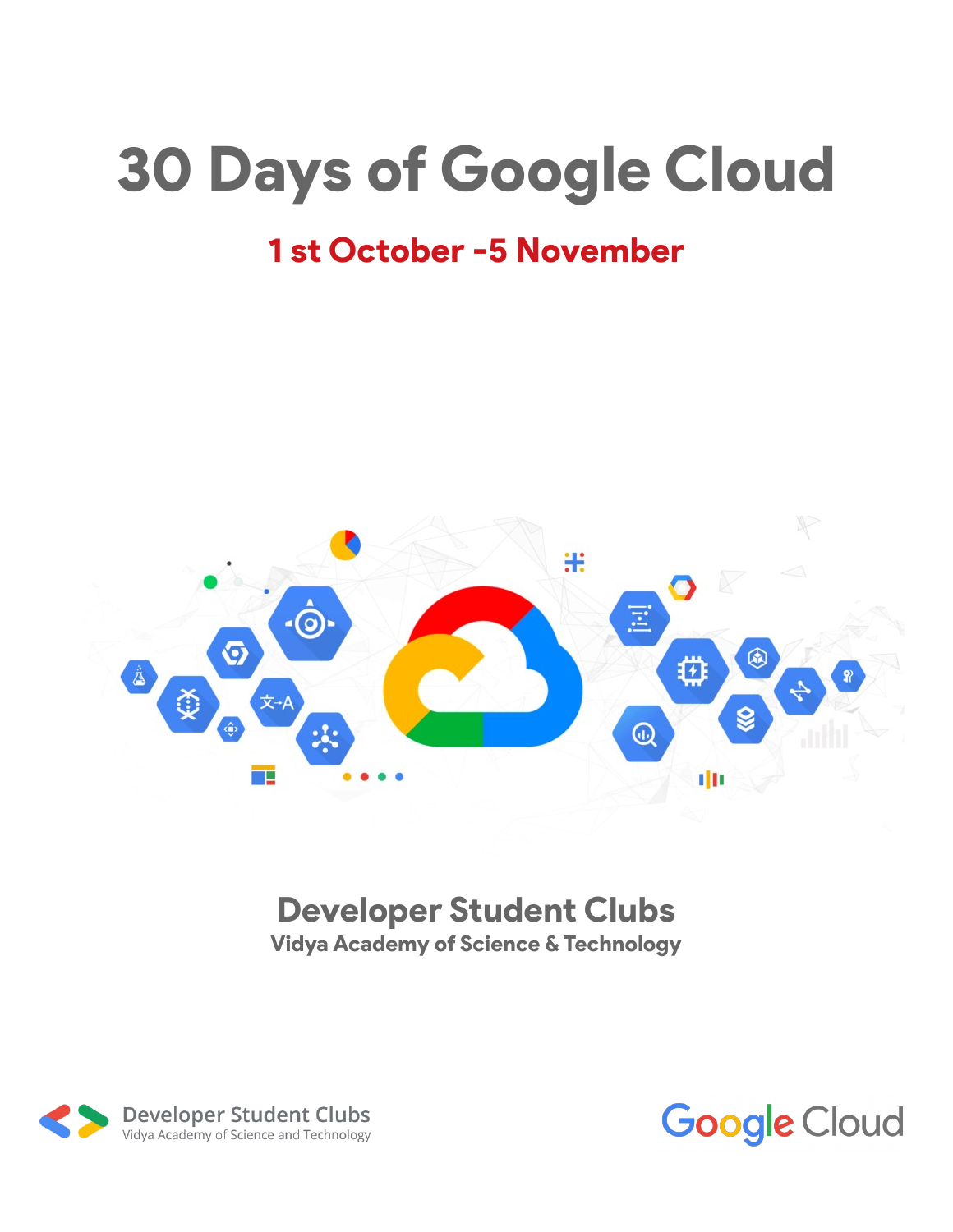

## Introduction:

The Developers Student Club (DSC) of Vidya in association with Google Cloud organized a cloud study jam**"30 Days of Google Cloud"**, an exclusive for colleges with DSC clubs during the month of October 2020.

30 Days of Google Cloud program was organized with the aim of providing an opportunity for students to kick-start their career in cloud and get hands-on practice on **Google Cloud Platform** - the tool that powers apps like Google Search, Gmail & YouTube. Along the way, It helped them to learn & practice concepts like computing, application development, big data & machine learning using cloud.The registration was opened on September 26 2020 and the program received a high number of enrollment requests in one day out of which **125 students** from Vidya were accepted by Google into the program.

# Virtual Kick-Start Session

As a part of this program,DSC VAST Coducted a virtual kickstart session on October 16,2020.The session was handled by **Mr.Arjun Raghunandanan**(S5 CSE A).He was the facilitator for this 30 Days of Google Cloud program.The primary aim of the session was to give an exposure to cloud technologies and it helped students to kick start 30 Days of Google Cloud program.This session was delivered through Google meet,with title **"Google Cloud 101 : - Introduction to Google Cloud "** which was a 2 hour introductory session.In the session,He discussed about various cloud technologies and scopes of Cloud computing.

# In Numbers

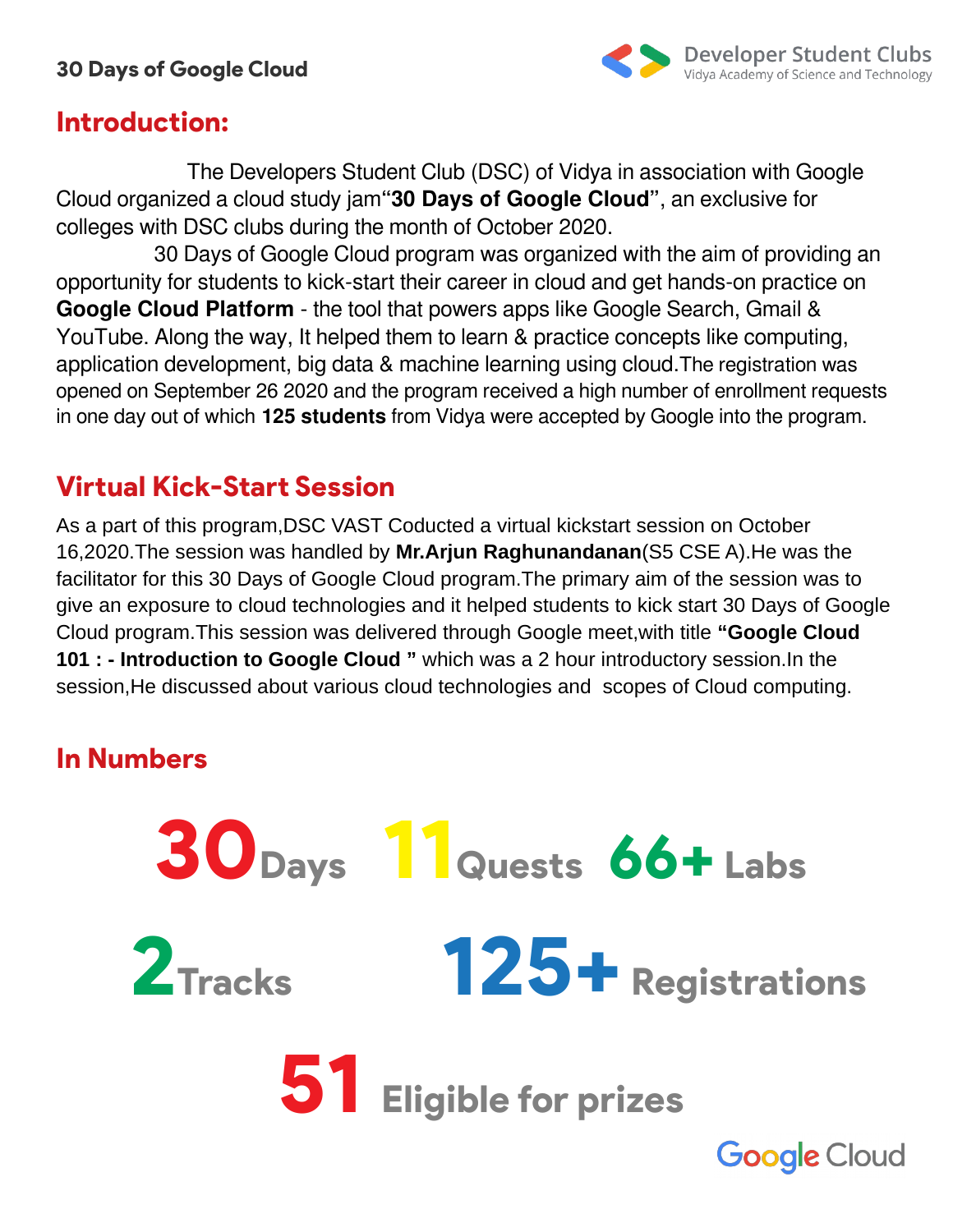

## Benifits for Students

 This program is fully sponsored by Google.The enrolled students recieved **600 qwiklab-credits** worth **600\$** for free which they can use in Google Cloud labs. Students will get Certificates, Digital badges, T-shirts and other swags on completion of these lab sessions.



# Digital Badges

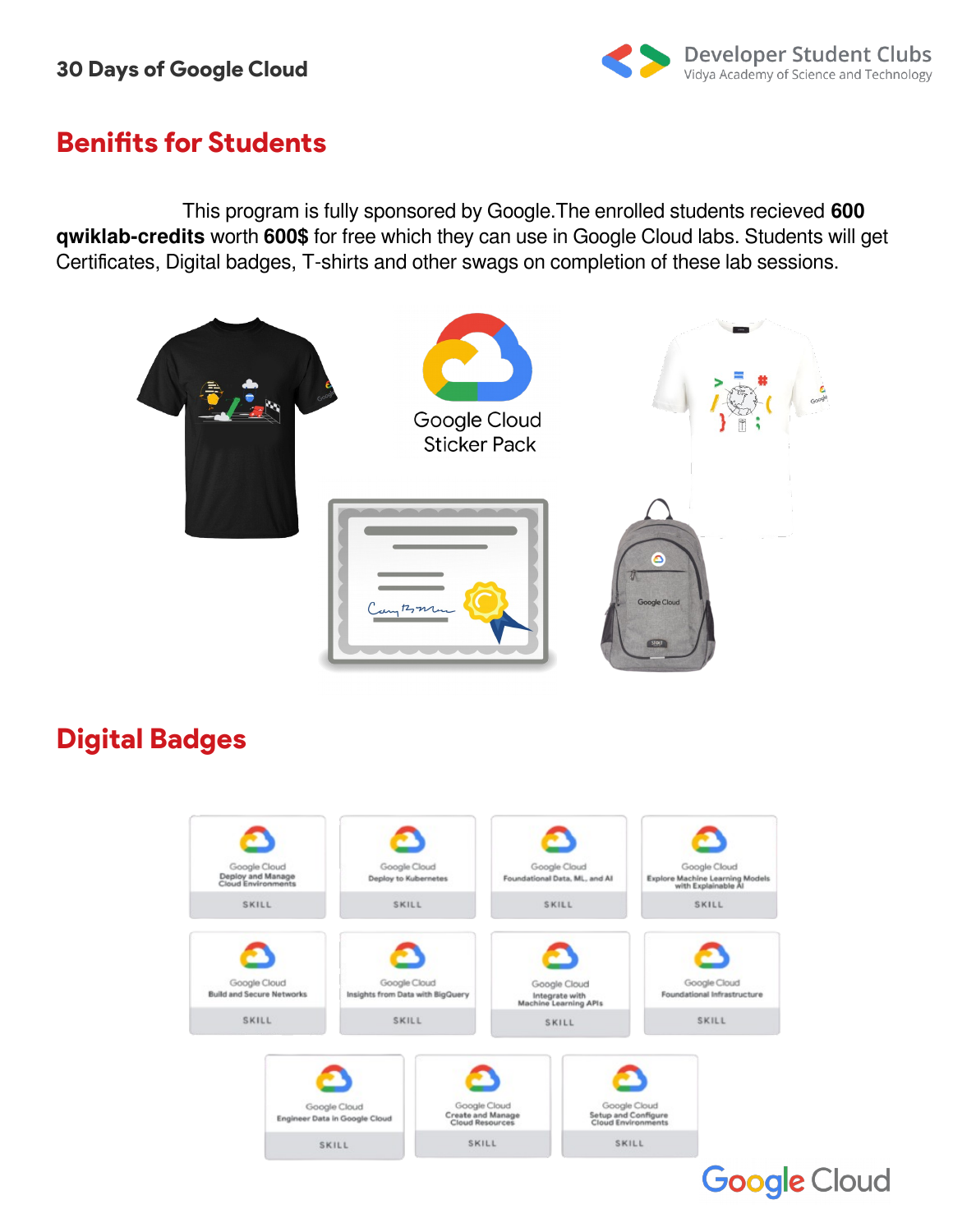

# Program Syllabus:

This program introduced various Cloud technologies such as Computing, Application Development, Big Data & Machine Learning using Google Cloud's training platform called **Qwiklabs** where students recived an opportunity to learn each of these topics using self-paced labs that provided a temporary credentials to Google Cloud Platform, so they got a chance to learn the cloud using the real thing (no simulations).For convinience, we divided the topics above into 2 different tracks - **Cloud Engineering** Track and **Data Science & Machine Learning** Track.

## Track 1: **Cloud Engineering Track**

#### Skill Badges

- 1. Getting Started: Create and Manage Cloud Resources
- 2. Perform Foundational Infrastructure Tasks in Google Cloud
- 3. Setup and Configure a Cloud Environment in Google Cloud
- 4. Deploy and Manage Cloud Environments with Google Cloud
- 5. Build and Secure Networks in Google Cloud
- 6. Deploy to Kubernetes in Google Cloud

## Track 2: **Data Science & Machine Learning Track**

#### **Skill Badges**

- 1. Getting Started: Create and Manage Cloud Resources
- 2. Perform Foundational Data, ML, and AI Tasks in Google Cloud
- 3. Insights from Data with BigQuery
- 4. Engineer Data in Google Cloud
- 5. Integrate with Machine Learning APIs
- 6. Explore Machine Learning Models with Explainable AI

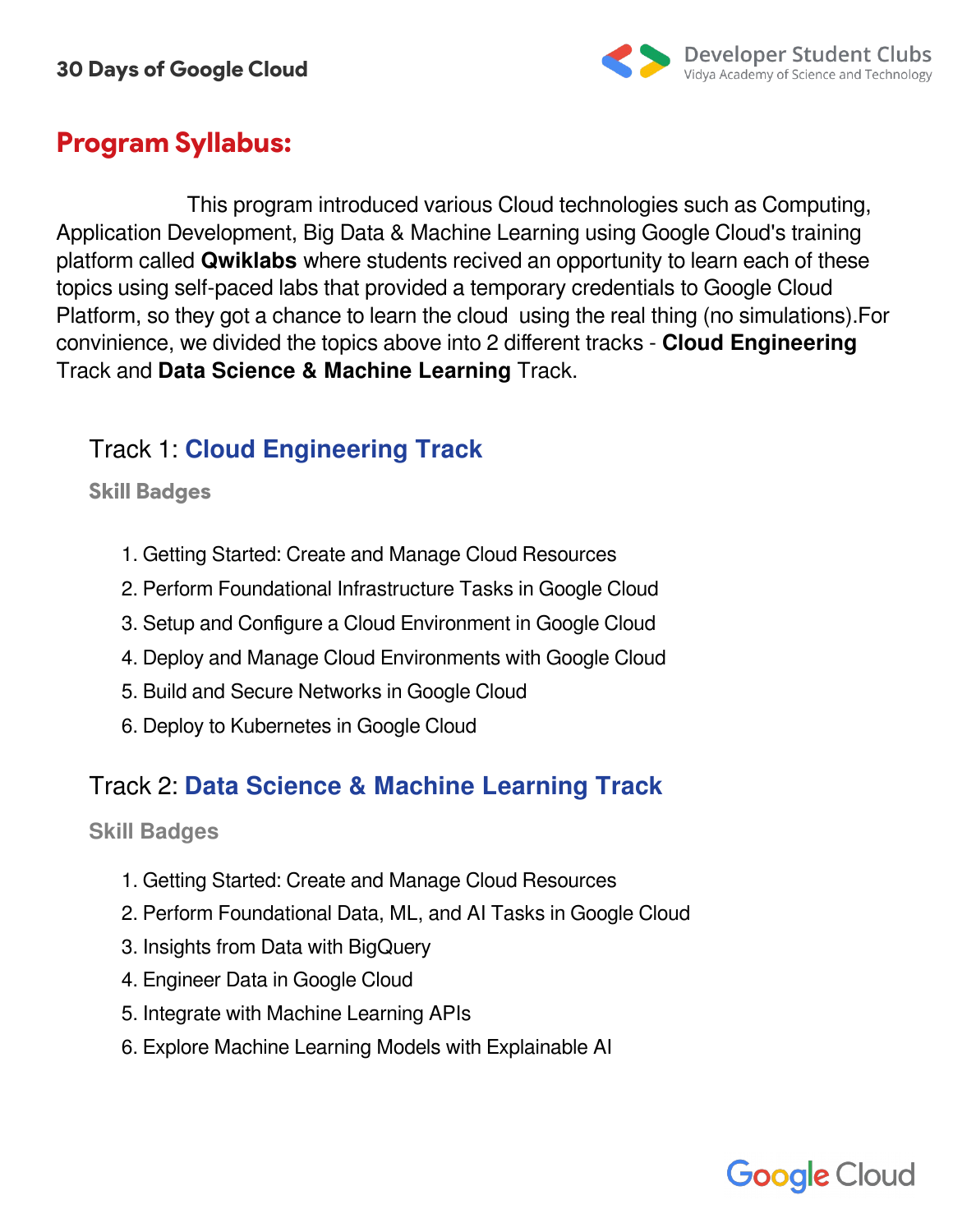# 30 Days of Google Cloud Program Outcomes



The program came to a glorious conclusion with 51 students who achieved at least one track and 40 students achieved both tracks and earned the respective goodies.

## Students who achieved both Track 1 & Track 2 in program

**Goodies Achieved by the students**

- Participation Certificate from Google
- Google Cloud Sticker Packs
- 2 Google Cloud T-Shirts
- Google Cloud Brand Laptop Bag

#### Eligible Students

| <b>Abhijith Sheheer</b>        | Marjana                 |
|--------------------------------|-------------------------|
| <b>Abhijith Ta</b>             | Meghana Ramesh          |
| <b>Abhiram C Devanand</b>      | Milan O S               |
| <b>Abilash Kb</b>              | <b>Mohamed Fahim</b>    |
| Absee Geo K                    | Mridul Ajaykumar        |
| Aishwarya Joy                  | <b>Nasla P</b>          |
| Aiswarya Sm                    | <b>Nikhil P</b>         |
| <b>Amritha Anand</b>           | Niranjana R             |
| <b>Anand K.S</b>               | Niranjana S             |
| Anjana A                       | <b>Pranav Kuruppath</b> |
| Anjana T A                     | <b>Pranav Sudhir</b>    |
| Arya A J                       | Rajaram Reghuram        |
| Arya KR                        | Simna Ashraf            |
| <b>Bharath Narayanan T</b>     | <b>Tinji Martin</b>     |
| <b>Danwand Ns</b>              | Tutika Naga Sai Sivani  |
| Indhu P                        | <b>Uthara Uthaman</b>   |
| <b>Jefris K Jose</b>           | Vaishnavi Kishore       |
| Keleyamaparambil Nitya Prakash | Varsha Viswanathan Nair |
| <b>Madhav Vinod</b>            | <b>Vyshnav M</b>        |
| Manasi P.M                     | Yogita R Nair           |

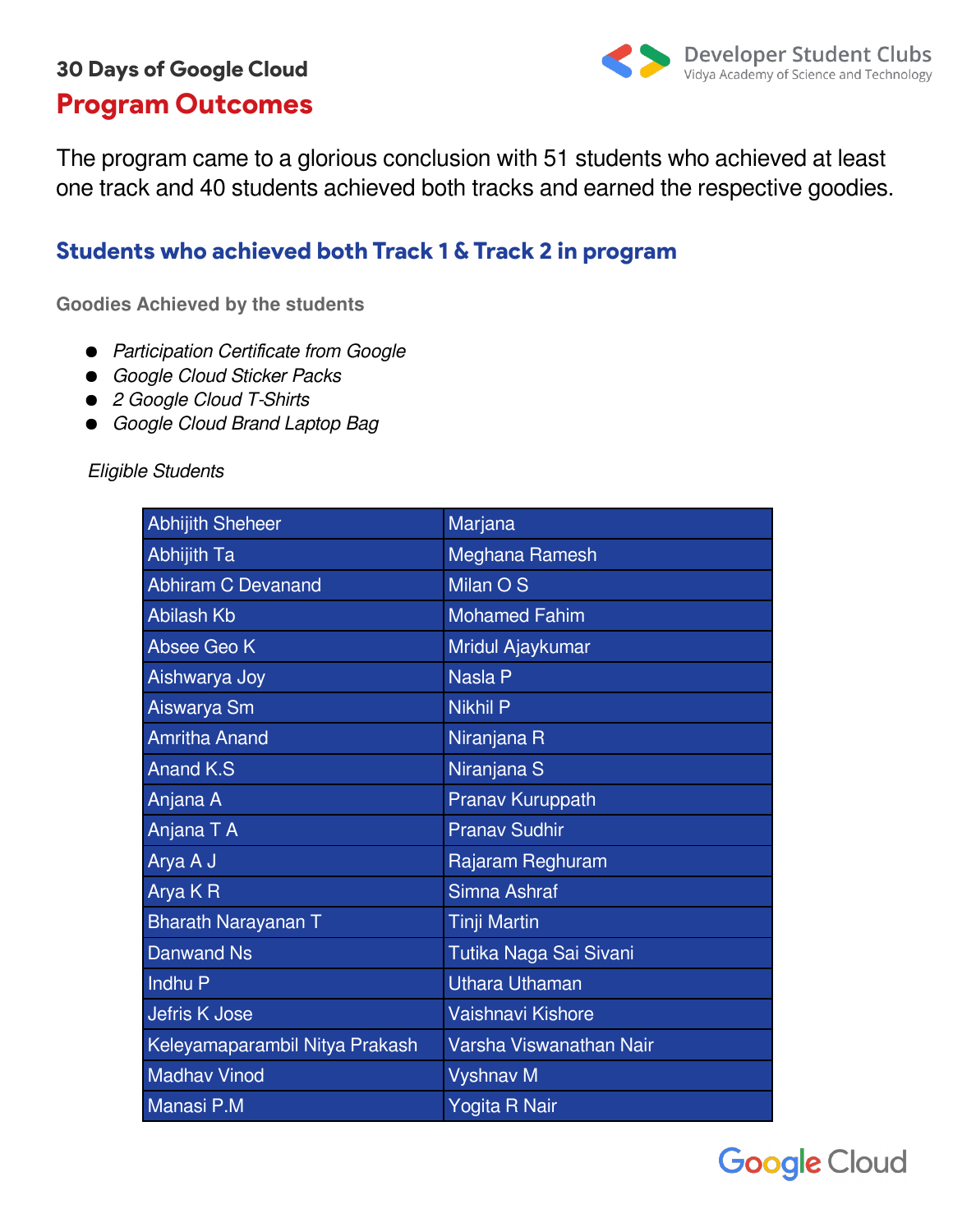

## Students who achieved Track 1 or Track 2 in this program.

Goodies Achieved by the students

- Google Cloud Sticker Packs
- 1 Google Cloud T-Shirts
- Participation Certificate from Google

#### *Eligible Students*

| Aakash K Dileep                     | Rashmi Joshi         |
|-------------------------------------|----------------------|
| <b>Amirtha P B</b>                  | Surya Narayan K V    |
| <b>Elvis Tony Raphael Kollannur</b> | <b>Vinay Vincent</b> |
| Gayathri Satheeshkumar              | Vishnupriya P S      |
| Krishna Sasidharan                  | Aravind K R          |
| Neha PS                             |                      |

# Program Organizers

- **Arjun Raghunandanan**(Cloud Facilitator/Technical Lead)
- **Ciril P Thomas**(DSC Lead)
- **C.Vinay Sankar**(Marketing Lead)
- **Jijin K Haridas**(Development Lead)
- **Anjana M Arun**(WIT Lead)
- **Radhika Sharma**(Creative Lead)

## Resources

## **Official event Website** [bit.ly/gccc-site](http://bit.ly/gccc-site)

**Google Cloud 101** [bit.ly/DSCGCP101](http://bit.ly/DSCGCP101)